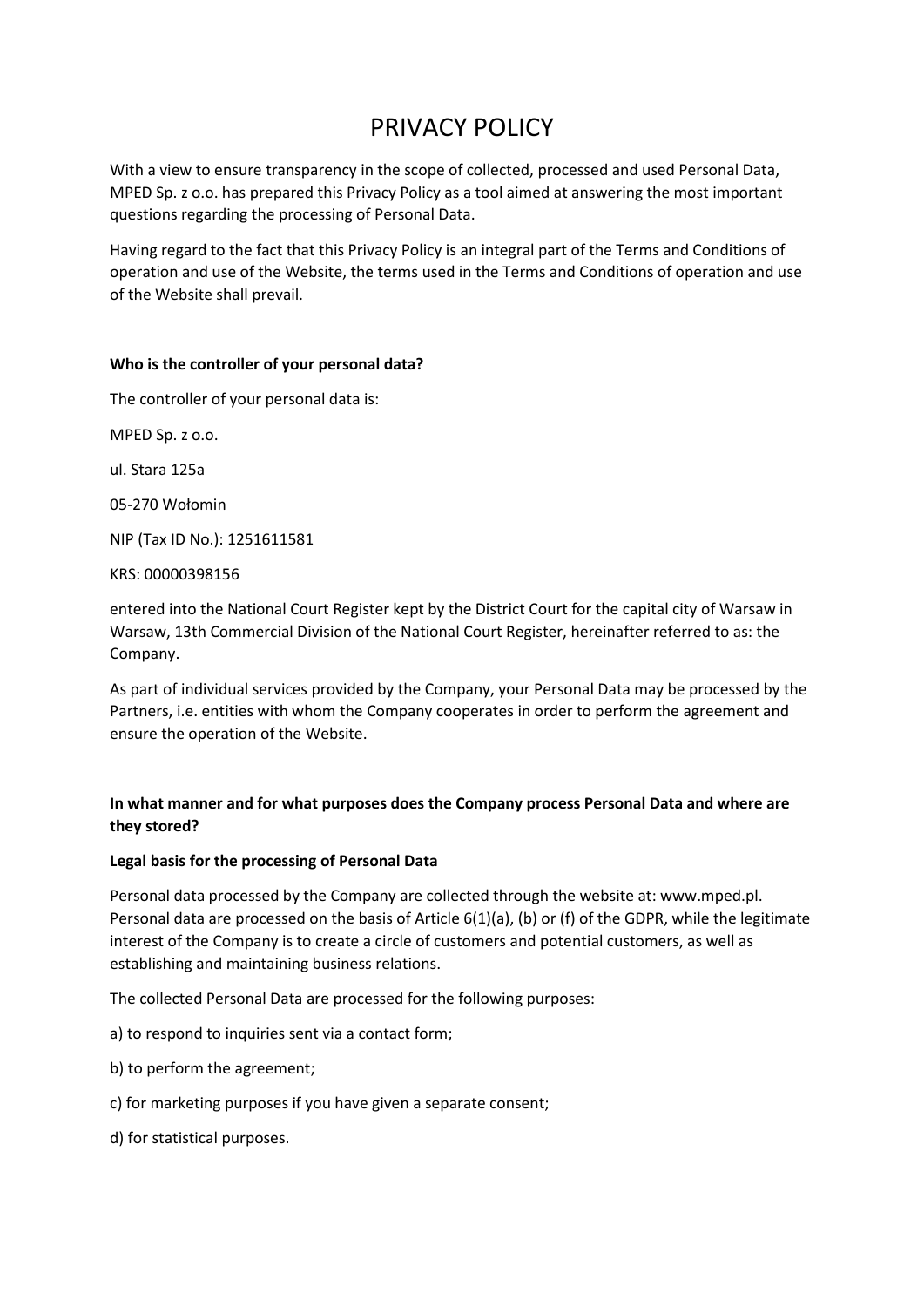Personal Data collected by the Company will be stored in the European Economic Area (EEA). Personal Data may also be sent to and processed by a country outside the Area. In such situations, the Company applies appropriate safeguards, in accordance with applicable laws, in particular with regard to countries which, as stated by the European Commission, have an inadequate level of data protection. If the Personal Data is transferred to the USA, this will respect the principles resulting from the EU-US Privacy Shield (more information in this respect can be found here: [https://www.privacyshield.gov/welcome\)](https://www.privacyshield.gov/welcome).

# **What types of Personal Data does the Company process?**

In connection with the performance of the agreement and the operation of the website, the Company obtains various types of Personal Data. The type and scope of Personal Data depends on the purpose of obtaining them. The Company obtains the following types of Personal Data:

- a) first name and surname;
- b) e-mail address;
- c) telephone number;

d) IP;

e) user login statistics.

## **What is the duration of Data processing?**

The Company will process Personal Data for the entire duration of the agreement. After its termination, regardless of the reason for its termination, the Company will make anonymisation of the content that it has developed with the use of Personal Data (e.g. statistics) and will store it as historical material and as its business acquis. The anonymisation of Personal Data shall be understood as removing all personal information allowing for identification from the content generated with the use of Personal Data.

In the case of Personal Data acquired as a result of the message being sent by the person concerned via the contact form, the Company will keep the data for a period of 2 years.

In cases provided for by applicable laws, the Company has the right to store Personal Data for a period resulting from such provision (e.g. for the period of limitation of claims). In the case of log files, the Company will store these data for an indefinite period of time.

#### **Who has access to Personal Data?**

The Company and persons closely connected with it will have access to Personal Data in connection with the performance of the agreement or ensuring the operation of the website.

If necessary and justified by law, the Company will provide the Data to relevant offices in order to perform obligations resulting from legal regulations (e.g. tax offices). The Company does not provide Personal Data to third parties, does not sell them or exchange them for marketing purposes. Personal Data transferred to external entities are used only for the proper performance of the agreement by the Company.

The Company may entrust Personal Data to the following Partners: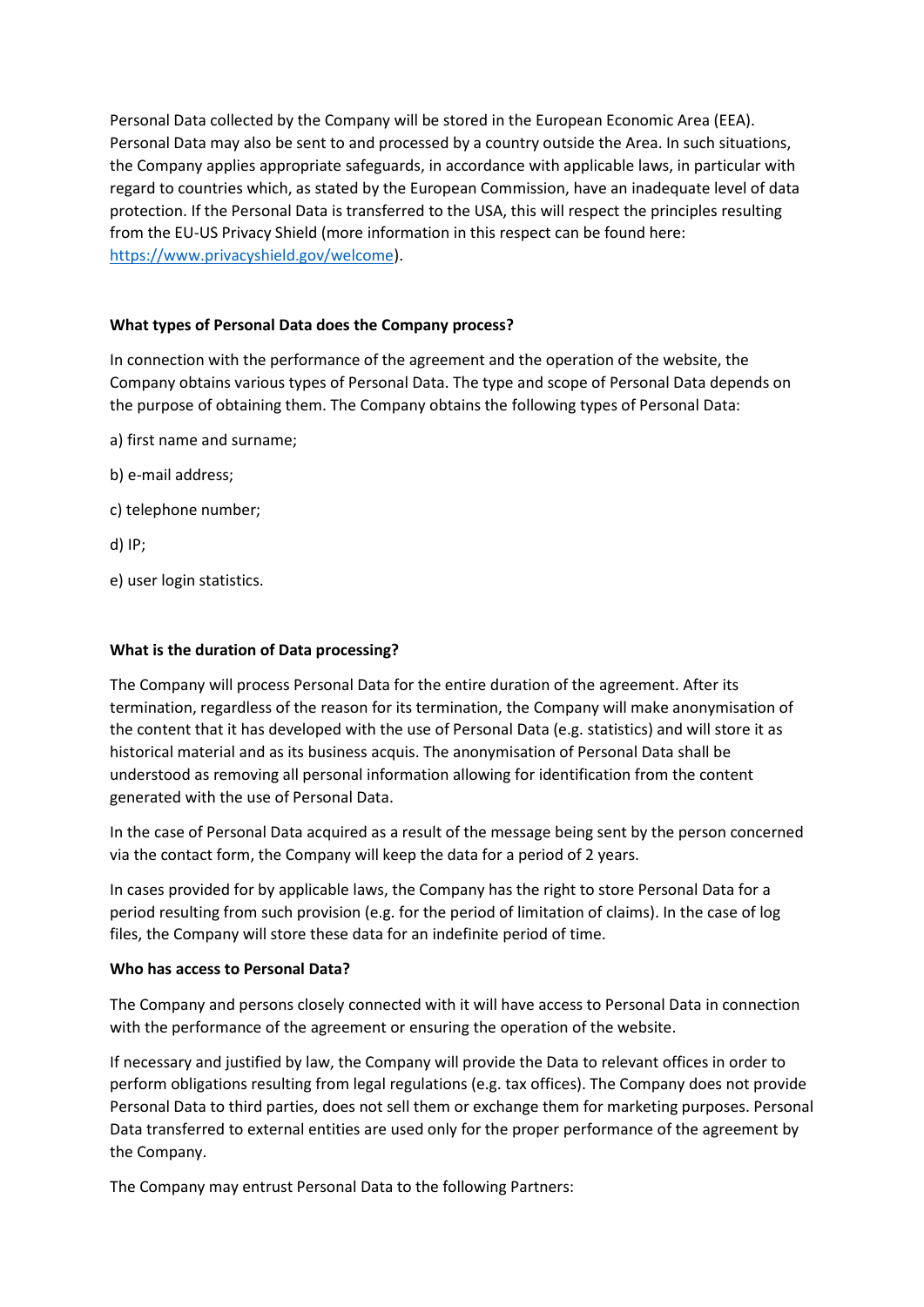a) Microsoft – in the scope of Microsoft Azure service.

## **What rights do you have in connection with the processing of Personal Data by the Company?**

## **The right to access your Personal Data:**

You may at any time request information from the Company if and what kind of your Personal Data is processed. To do this, you should contact the Company by sending a message to the following e-mail address: politykaprywatnosci@mped.pl

## **The right to transfer your Personal Data:**

If the Company processes your personal data by automated means, on the basis of the prior consent or agreement, you have the right to receive a copy of your Personal Data in a structured, commonly used and readable format. This copy may be sent directly to you or to another entity that has been designated to the Company.

## **The right to correct your Personal Data:**

You have the right to request that the Company corrects your Personal Data if they are incorrect and to complete the Data that are incomplete. To this end, a message should be sent to the following address: politykaprywatnosci@mped.pl

## **The right to erase your Personal Data:**

You may at any time request your data to be deleted. If processing of such Data is still important and necessary for the Company (e.g. in order to perform an agreement), the Company may object to this request. The deletion of Personal Data shall not affect the legality and extent of their processing by the Company until they are removed.

# **The right to restrict the processing of your Personal Data:**

You have the right to request that the Company restricts the processing of your Personal Data.

# **The right not to consent to direct marketing:**

Giving a consent to receive marketing materials is voluntary. You may at any time submit an instruction to withdraw such consent. To this end, such message shall be sent to the following address: politykaprywatnosci@mped.pl

# **The right to file a complaint with the supervisory authority**

If you believe that the Company processes your Personal Data improperly, you may file a complaint with the supervisory authority, i.e. the President of the Personal Data Protection Office.

#### **Automated processing of Data**

Information collected by the Company may be processed in an automated manner (including profiling) but it will not have any legal effect to you. The Company indicates that it profiles the Data for marketing purposes, i.e. adjusting the marketing offer to your preferences.

# **Cookie files**

Our website uses cookies that aim to adjust the website content to your preferences, optimise the use of the website, in particular by identifying the end device, creating statistics and maintaining the session. At any time you may resign from saving cookies on your device by changing the settings in